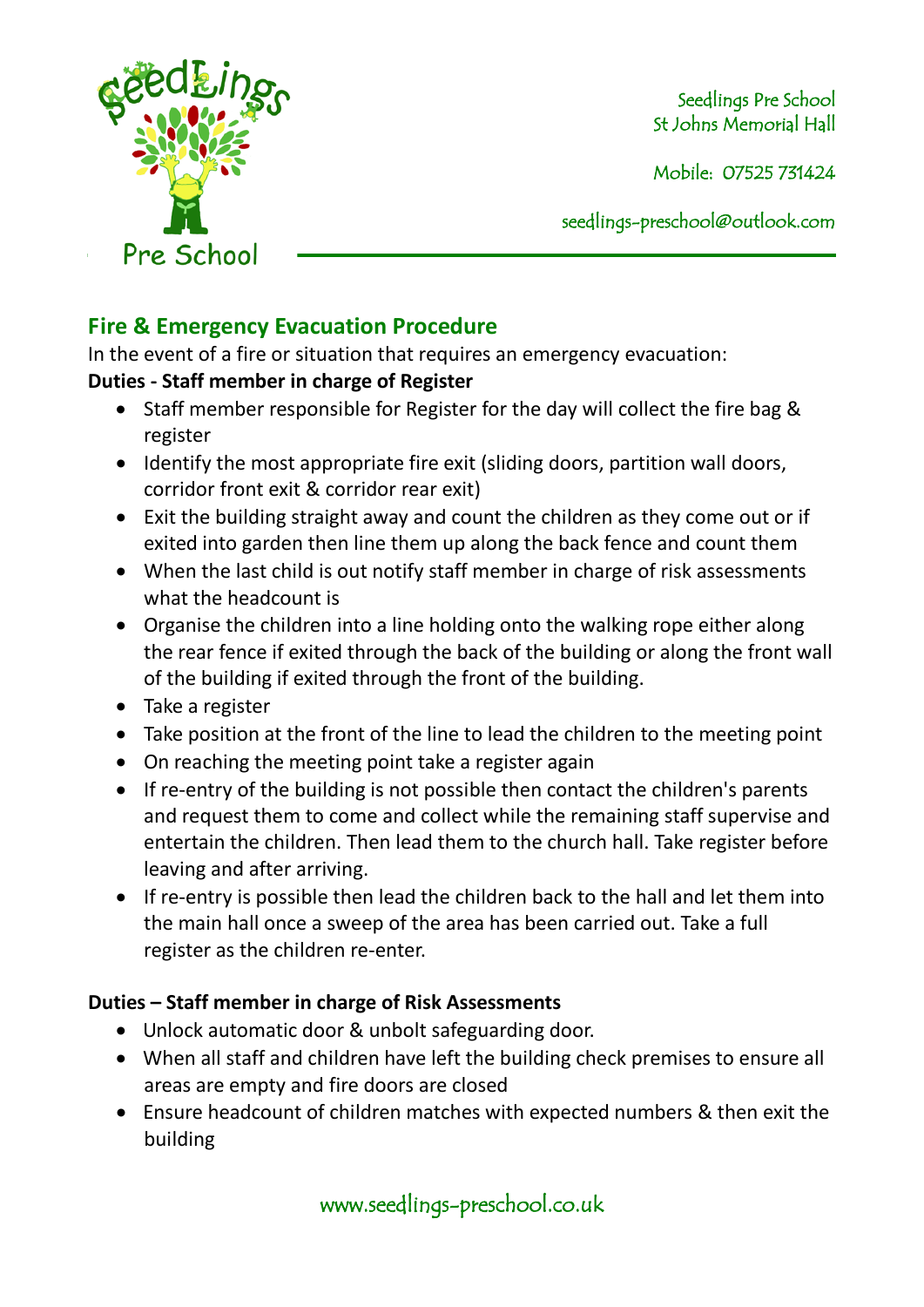

Mobile: 07525 731424

seedlings[-preschool@outlook.com](mailto:preschool@outlook.com)

- Take position on the road to stop traffic and allow children to walk into the road in a line then supervise the rear of the line
- Take a headcount again when the meeting point is reached (on the field near the public toilets)
- Contact the Hall Bookings Officer/Emergency Services as appropriate to determine the situation and the likelihood of being able to re-enter the building.
- On re-entry take children into our entrance hall or garden (whichever is more appropriate) and take a register before letting the children back into the main setting (ensure that a sweep of the setting has been done as well)
- Hand out space blankets for warmth if necessary and take the children to the Church until their parents arrive. Perform a headcount before walking to the church and again on arrival.

## **Duties – General Staff**

- Generally supervise the children towards the chosen exit.
- Last staff member in the garden must do a sweep of the garden if the children are exiting through the front of the building.
- If exiting through the front of the building then one staff member should take as many children out the front with them and stay at the front to supervise them into a line. The second staff member should take as many children from the main room into the hall corridor and send them out the front where they will join the outside staff member. Follow the last child out.
- If there are children needing additional support then take them by the hand and keep them with you
- Once outside help children line up holding walking rope
- One staff member should supervise the right hand side of the line, the other staff member should supervise the back of the line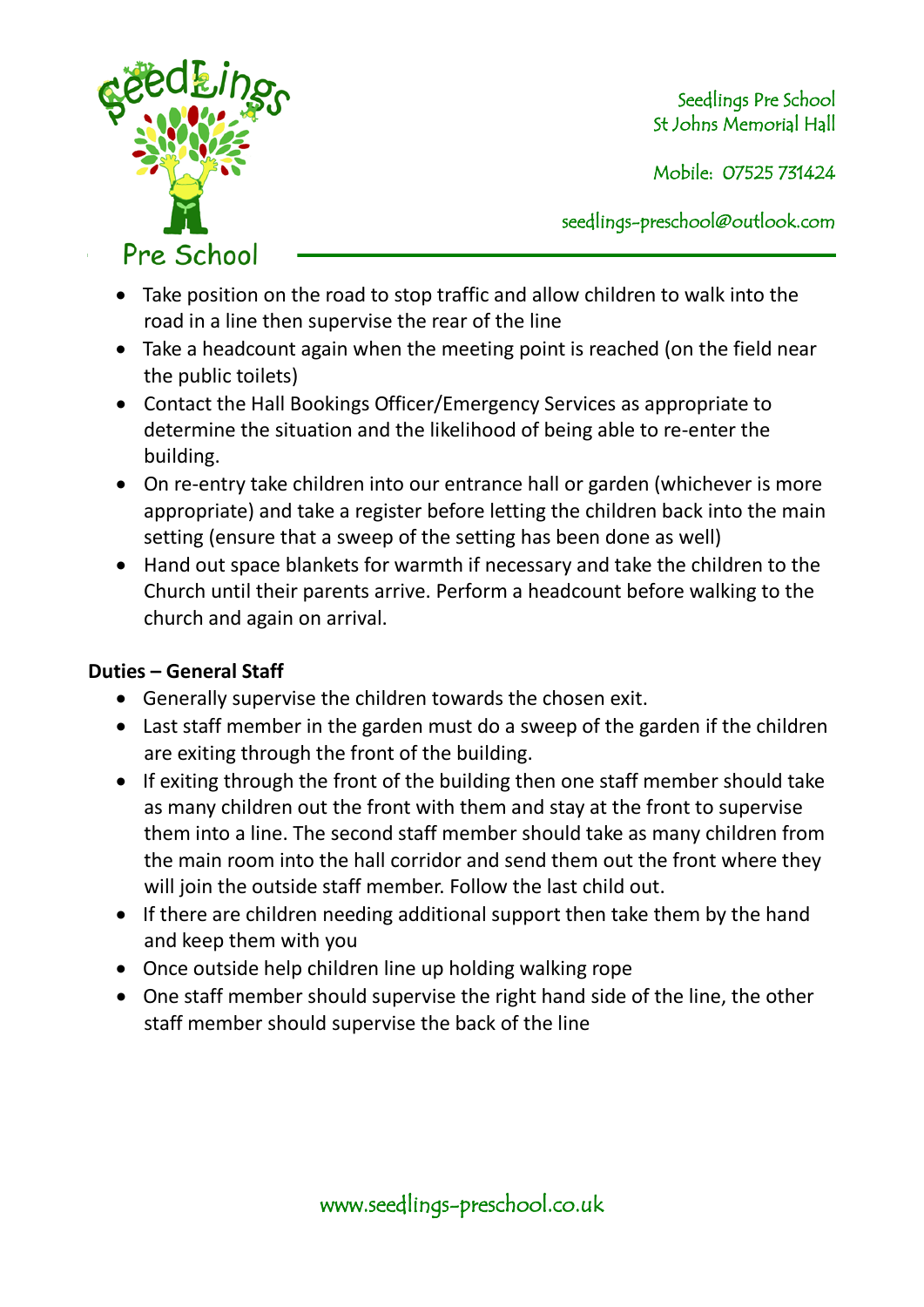

Mobile: 07525 731424

seedlings[-preschool@outlook.com](mailto:preschool@outlook.com)

#### **Primary exit route**

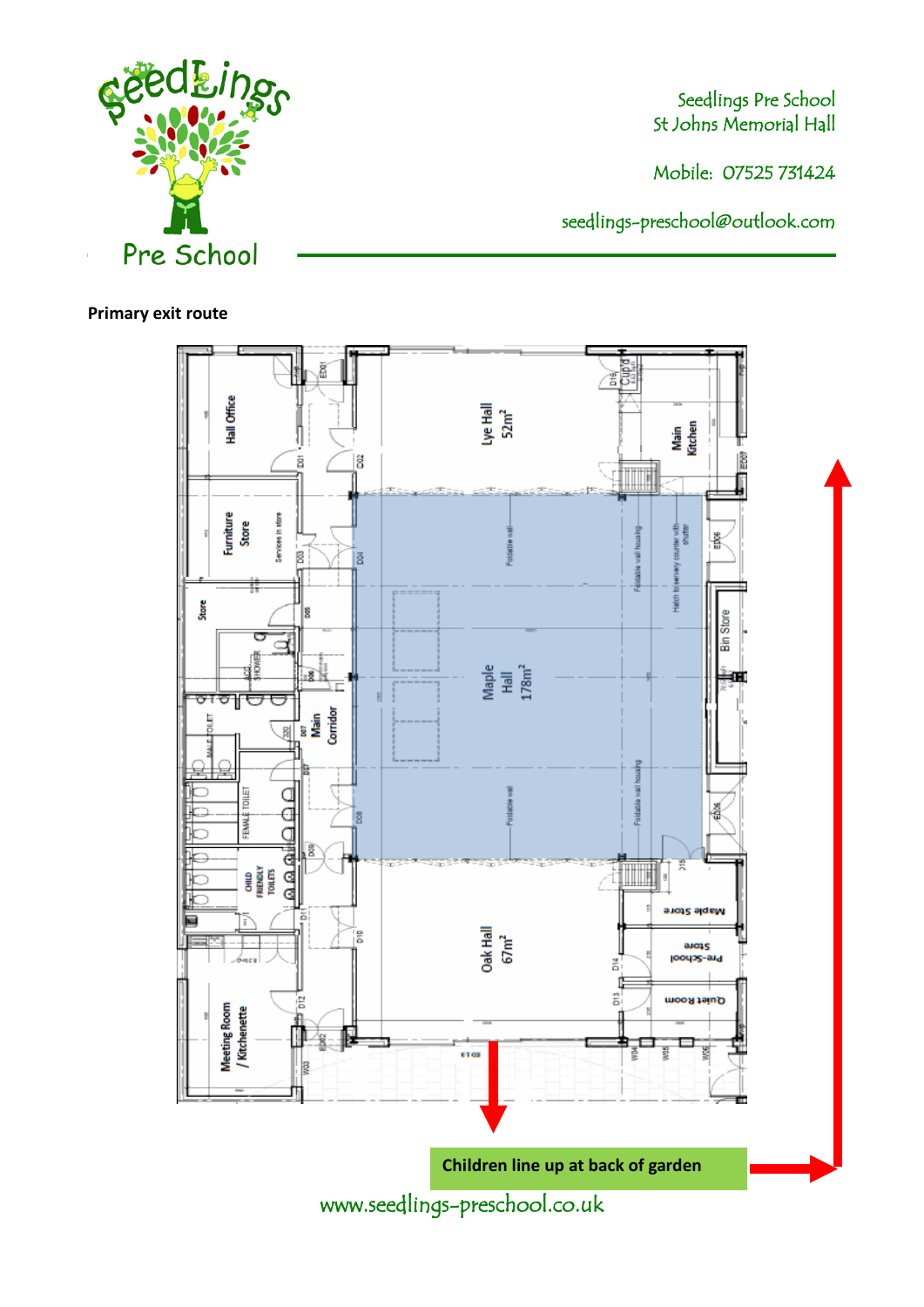Mobile: 07525 731424

seedlings[-preschool@outlook.com](mailto:preschool@outlook.com)



**Secondary Exit Route**



www.seedlings-preschool.co.uk